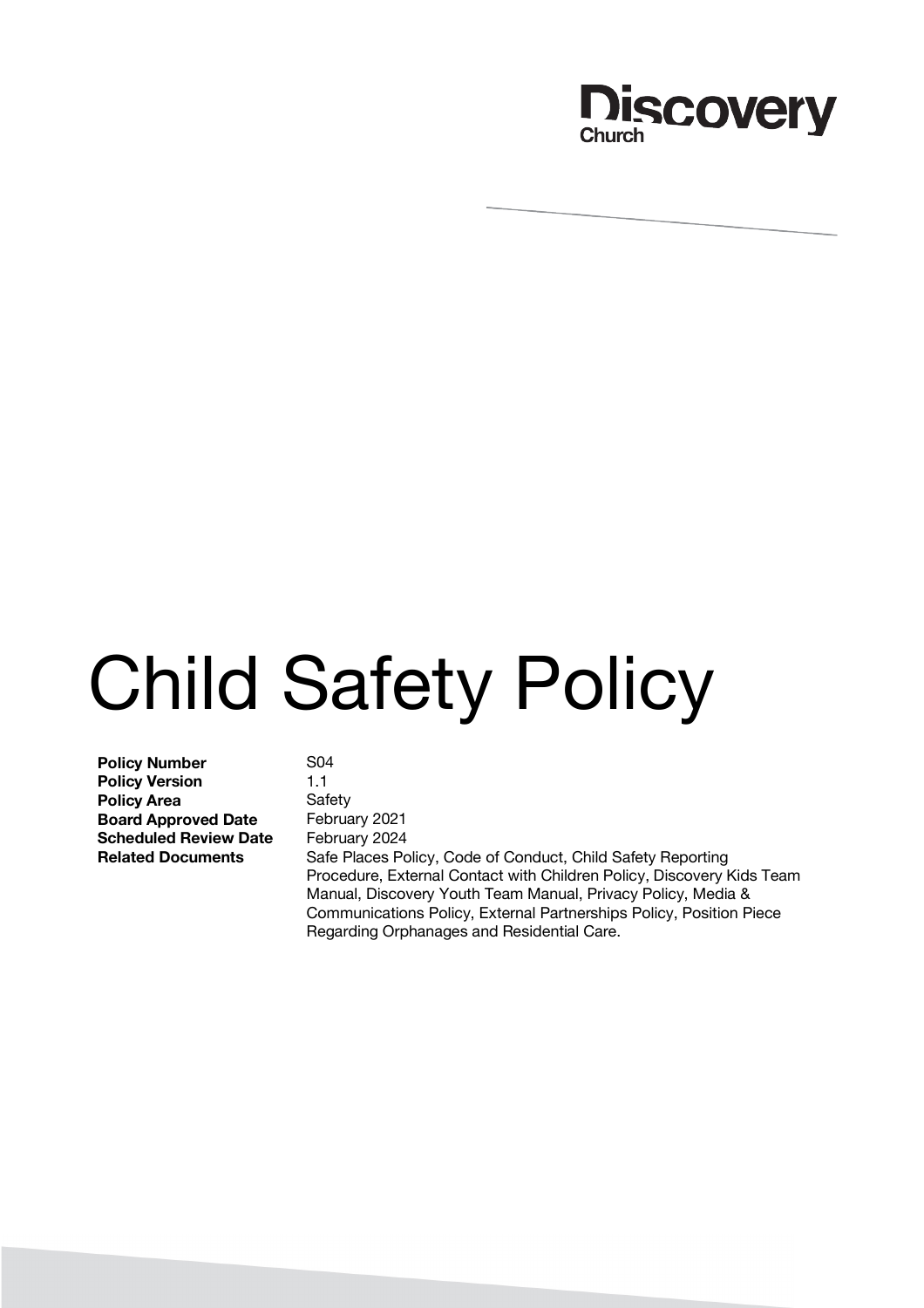# **CONTENTS**

| 1.  | <b>PURPOSE</b>                      | $\overline{2}$ |
|-----|-------------------------------------|----------------|
| 2.  | <b>SCOPE</b>                        | $\mathbf{2}$   |
| 3.  | <b>COMMITMENT TO CHILD SAFETY</b>   | $\overline{2}$ |
| 4.  | <b>DEFINITIONS</b>                  | 3              |
| 5.  | <b>RESPONSIBILITY FOR SAFETY</b>    | $\overline{4}$ |
| 6.  | <b>RECRUITMENT &amp; SCREENING</b>  | 5              |
| 7.  | <b>TRAINING</b>                     | 5              |
| 8.  | <b>RISK MANAGEMENT</b>              | 6              |
| 9.  | <b>MEDIA &amp; COMMUNICATIONS</b>   | $\overline{7}$ |
| 10. | <b>EXTERNAL PARTNERSHIPS</b>        | $\overline{7}$ |
| 11. | <b>RECORD KEEPING &amp; PRIVACY</b> | 7              |
| 12. | <b>POLICY REVIEW</b>                | $\overline{7}$ |
| 13. | <b>POLICY COMPLIANCE</b>            | 8              |
| 14. | <b>CHILD SAFETY OFFICERS</b>        | 8              |

# POLICY

# **1. PURPOSE**

The purpose of this Child Safety Policy is to state Discovery Church's commitment to child safety, outline the measures Discovery Church has in place to promote and protect the safety of children, and outline the expectations and responsibilities of Discovery Church representatives related to child safety.

# **2. SCOPE**

This policy applies to all Discovery Church representatives, defined as:

- **Staff** including employees, consultants and contractors.
- **Volunteers** including leaders, interns, ministry team members, lifegroup hosts and event-based volunteers.
- **Staff & Volunteers of Related Entities** including those of Treasure Corner Op Shop and Discovery Community Care.
- **Elders** (governing body).

# **3. COMMITMENT TO CHILD SAFETY**

Discovery Church is committed to child safety because it is integral to our mission. We want children to be safe, happy and empowered.

Discovery Church is committed to the safety, participation, and empowerment of all children. We have zero tolerance of child abuse, and all allegations and safety concerns will be treated seriously, responded to in a timely manner and consistently with our policies and procedures. We have legal and moral obligations to contact authorities when we are worried about a child's safety, which we follow rigorously.

Discovery Church is committed to preventing child abuse and identifying risks early, and reducing or removing these risks. We have comprehensive policies and procedures for recruiting and managing our people, both staff and volunteers. We are committed to regularly training and educating our staff and volunteers on child abuse risks.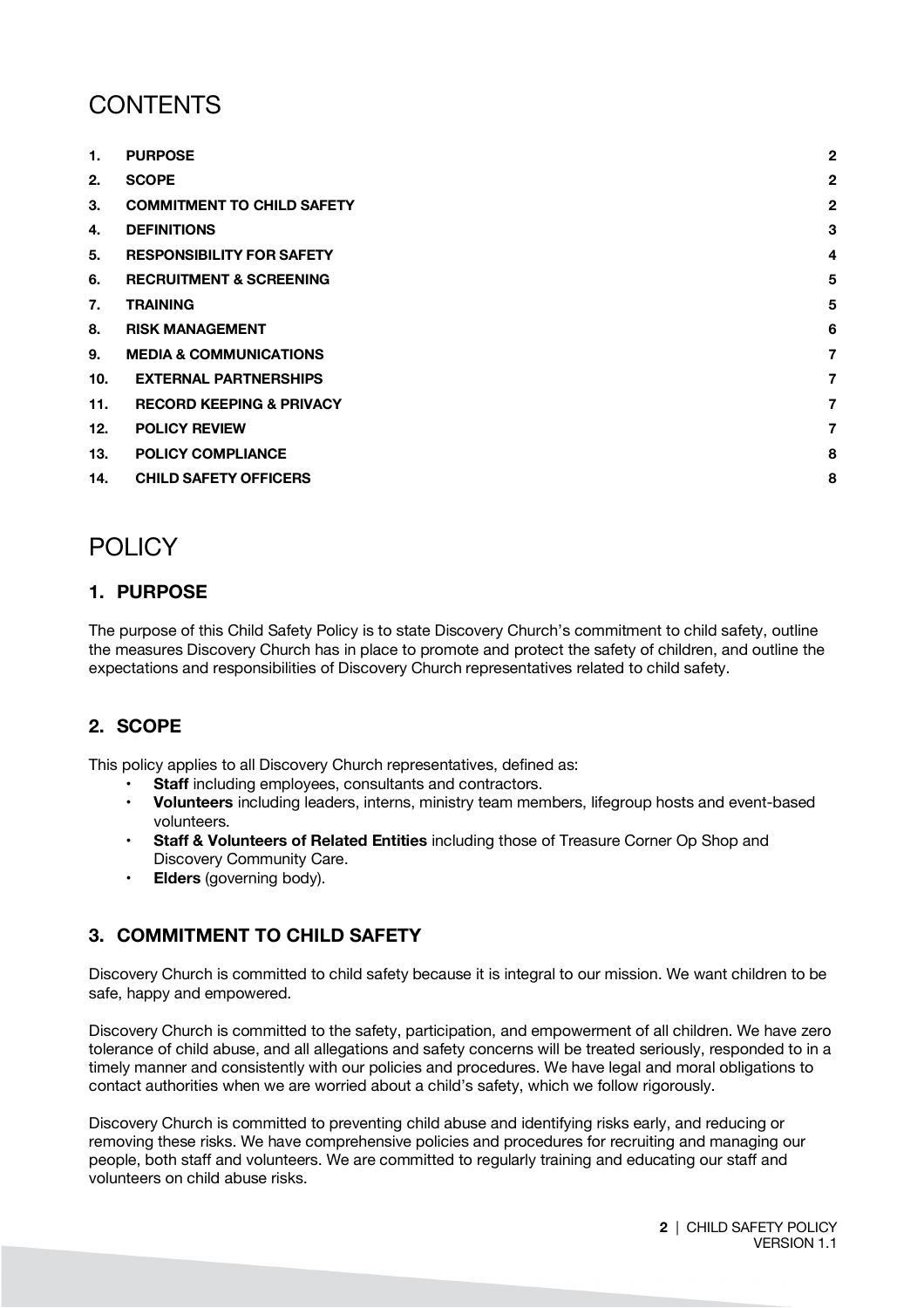Discovery Church supports and respects all children, as well as our staff and volunteers. We are committed to the cultural safety of indigenous children, and of children from culturally and/or linguistically diverse backgrounds, and to providing a safe environment for children living with a disability.

We have policies, procedures and training in place that support our leadership team, staff and volunteers to achieve these commitments.

#### **4. DEFINITIONS**

**Child:** any person under 18 years of age. This includes those also referred to as a young person.

• Children that turn 18 while involved in Discovery Church's youth ministry activities will be treated in the same way that children are within this policy until they exit the youth ministry. While this recognises they are still participants within the youth ministry, it does not exempt them from any legal obligations they hold as adults.

**Child Abuse:** any non-accidental act that endangers a child's physical or emotional health or development. These may be things people *do* to children, *fail to do* for them or *fail to protect* them from. Abuse occurs when those in positions of trust and power abuse that trust and make use of their power to harm children. It can take many forms, including physical, sexual and emotional abuse, as well as violence, neglect and exploitation.

**Child Exploitation Material:** any film, printed matter, electronic data, computer image or any other portrayal that describes or depicts a person who is, or appears to be, a child:

- Engaged in sexual activity.
- In a sexual context.
- As the subject of torture, cruelty or abuse (whether or not in a sexual context) in a way that a reasonable person would regard as being, in all the circumstances, offensive.

**Child Physical Abuse:** any non-accidental infliction of physical violence on a child by any person. Examples of physical abuse may include slapping, punching, shaking, kicking, burning, shoving or assault with implements. It does not include lawful and reasonable discipline by a parent/guardian.

**Child Safety Concern:** any concern related to the safety or wellbeing of a child, or related to the actions of another person that places a child's safety and wellbeing at risk. This includes:

- Any disclosure, allegation, belief or suspicion of child abuse or harm.
- Non-compliance with the Code of Conduct or other child-related misconduct.
- Concerns regarding the safety or wellbeing of a child.

**Child Sexual Abuse:** the use of a child by another person for his or her own sexual stimulation or gratification or for that of others. It includes:

- Sexual acts, such as sexual intercourse, oral sex, masturbation, sexually touching or fondling, or forcing a child to perform any form of sexual act.
- Exposing a child to things of a sexual nature, such as indecent exposure, viewing sexually explicit materials, or watching sexual acts.
- Discussing things of a sexual nature in any means of communication, such as sexual references and innuendo, or discussing or inquiring about sexual matters.

**Children's or Youth Ministry:** any activity or program that focuses on the participation of persons under 18 years of age.

**Grooming:** when a person engages in predatory conduct to prepare a child or young person for sexual activity at a later time. Grooming can include communicating and/or attempting to befriend or establish a relationship or other emotional connection with the child or their parent/carer. Young people are often 'groomed' before they are sexually abused. At first, they may be tricked into thinking they are in a safe and normal relationship so they may not know it's happening or may feel they have no choice but to be abused.

**Neglect:** the failure to provide the basic necessities of life where a child's health and development are placed at risk of harm. Neglect is a form of child abuse. It includes being deprived of food, clothing, shelter, hygiene, education, medical care, supervision, safety, or attachment to and affection from adults.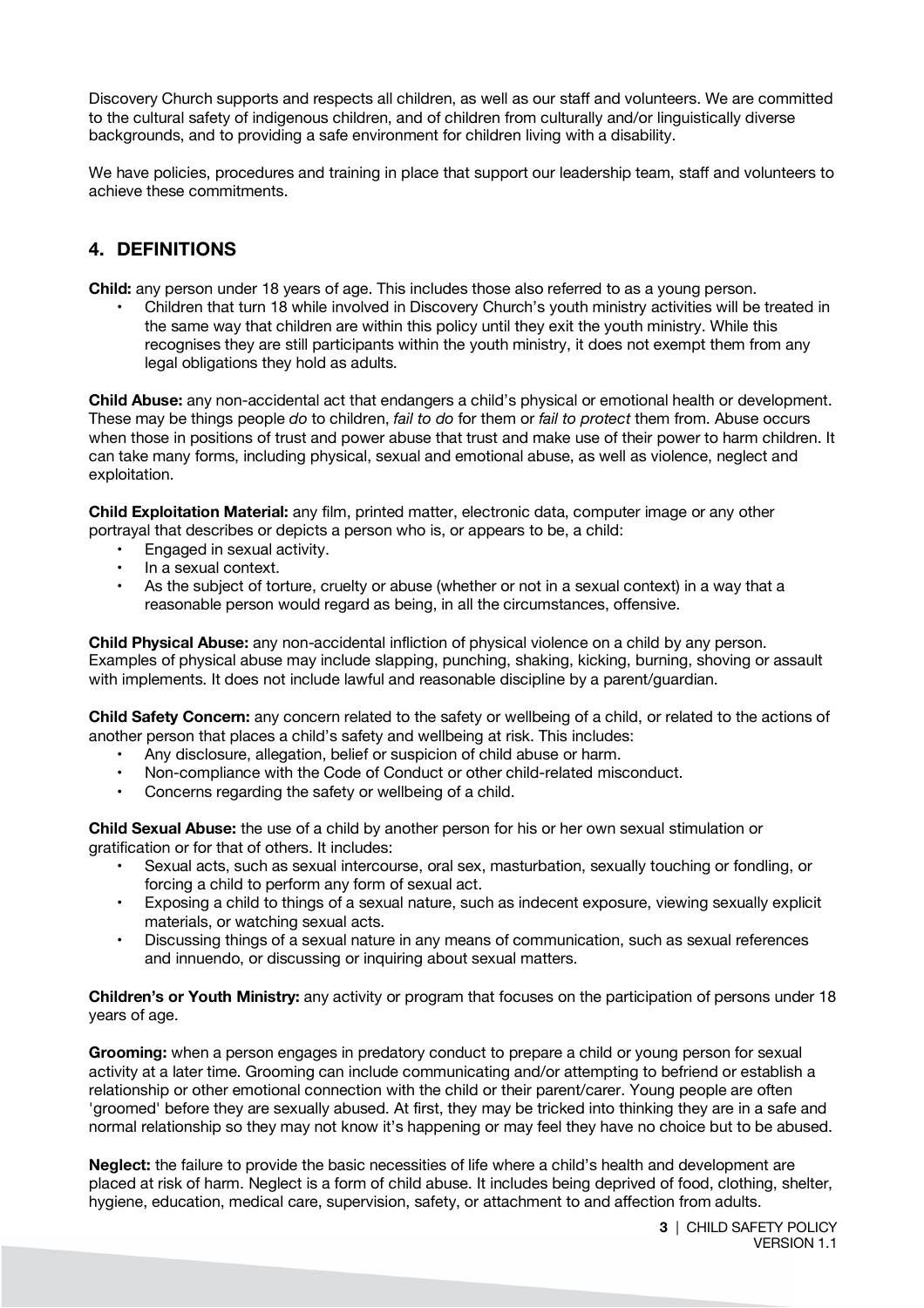# **5. RESPONSIBILITY FOR SAFETY**

All Discovery Church representatives are responsible for keeping children safe. However, there are specific responsibilities that apply to key roles as described in the following table.

| <b>Who</b>                                           | <b>Role in Promoting Child Safety</b>                                                                                                                                                                                                                                                                                                                                                                                                                                                                                                                                                                                                                                                                                                                                                                                                                                                                |  |  |  |
|------------------------------------------------------|------------------------------------------------------------------------------------------------------------------------------------------------------------------------------------------------------------------------------------------------------------------------------------------------------------------------------------------------------------------------------------------------------------------------------------------------------------------------------------------------------------------------------------------------------------------------------------------------------------------------------------------------------------------------------------------------------------------------------------------------------------------------------------------------------------------------------------------------------------------------------------------------------|--|--|--|
| <b>Individuals</b>                                   | Take personal responsibility for their own and others' safety and raise any child<br>$\bullet$<br>safety concerns.                                                                                                                                                                                                                                                                                                                                                                                                                                                                                                                                                                                                                                                                                                                                                                                   |  |  |  |
| <b>Volunteers</b>                                    | Be aware of and act in accordance with policies and procedures.<br>$\bullet$<br>Report any child safety concerns.<br>$\bullet$<br>Encourage program participants to take responsibility for their own and others'<br>$\bullet$<br>safety and advise how to report any child safety concerns.                                                                                                                                                                                                                                                                                                                                                                                                                                                                                                                                                                                                         |  |  |  |
| <b>Staff</b>                                         | Be aware of and act in accordance with policies and procedures.<br>$\bullet$<br>Ensure any staff or volunteers they are responsible for act in accordance with<br>$\bullet$<br>policies and procedures.<br>Report any child safety concerns.<br>$\bullet$<br>Ensure any staff or volunteers they are responsible for know how to report<br>$\bullet$<br>child safety concerns.<br>Carry out responsibilities in accordance with contracts/position descriptions.<br>$\bullet$<br>Identify any child safety knowledge or practice gaps and actively seek training<br>$\bullet$<br>as it relates to their role and/or for those they are responsible for.<br>Identify, assess and mitigate risks to child safety where they are responsible<br>$\bullet$<br>for a department that works directly with children.                                                                                        |  |  |  |
| <b>Elders</b>                                        | Hold responsibility for what happens in the church and activities.<br>$\bullet$<br>Identify, assess and control risks, and review the effectiveness of control<br>$\bullet$<br>measures across the church.<br>Adopt appropriate policies and procedures, review them regularly, ensure they<br>$\bullet$<br>are widely communicated and implemented, and act in accordance with them.<br>Report any child safety concerns.<br>$\bullet$<br>Oversee executive leadership's adherence to their responsibilities.<br>$\bullet$<br>Ensure appropriate insurance arrangements are in place.<br>$\bullet$<br>Ensure the church is compliant with regulatory obligations, seek help from our<br>$\bullet$<br>affiliate body Churches of Christ Victoria Tasmania (CCVT) where needed and<br>accept help from CCVT where CCVT believes necessary, including where<br>minimum requirements are not being met. |  |  |  |
| <b>Executive</b><br>Leadership/Senior<br>Minister(s) | Be aware of and act in accordance with policies and procedures.<br>$\bullet$<br>Ensure staff are aware of and act in accordance with policies and procedures.<br>$\bullet$<br>Report any child safety concerns.<br>Ensure staff know how to report child safety concerns.<br>$\bullet$<br>Support the Child Safety Officer(s) in responding to child safety reports.<br>Support staff in identifying, assessing and mitigating child safety risks.<br>$\bullet$<br>Promote discussions on a culture of child safety across our church.<br>$\bullet$                                                                                                                                                                                                                                                                                                                                                  |  |  |  |
| <b>Child Safety</b><br><b>Officers</b>               | In addition to expectations of their respective roles:<br>Take the primary responsibility for receiving and responding to child safety<br>$\bullet$<br>reports in our church and activities.<br>Meet reporting obligations to external bodies in relation to child safety, with the<br>$\bullet$<br>assistance of the executive leadership and/or chair of eldership as appropriate.<br>Support staff in identifying, assessing and mitigating child safety risks.<br>$\bullet$<br>Promote discussions on a culture of child safety across our church.<br>$\bullet$                                                                                                                                                                                                                                                                                                                                  |  |  |  |
| <b>Related Entities</b>                              | In addition to expectations of their respective roles:<br>Develop and implement their own additional policies and procedures that<br>$\bullet$<br>promote child safety and align with the church's policies and procedures.<br>Identify, assess and mitigate risks to child safety in their respective activities.<br>$\bullet$                                                                                                                                                                                                                                                                                                                                                                                                                                                                                                                                                                      |  |  |  |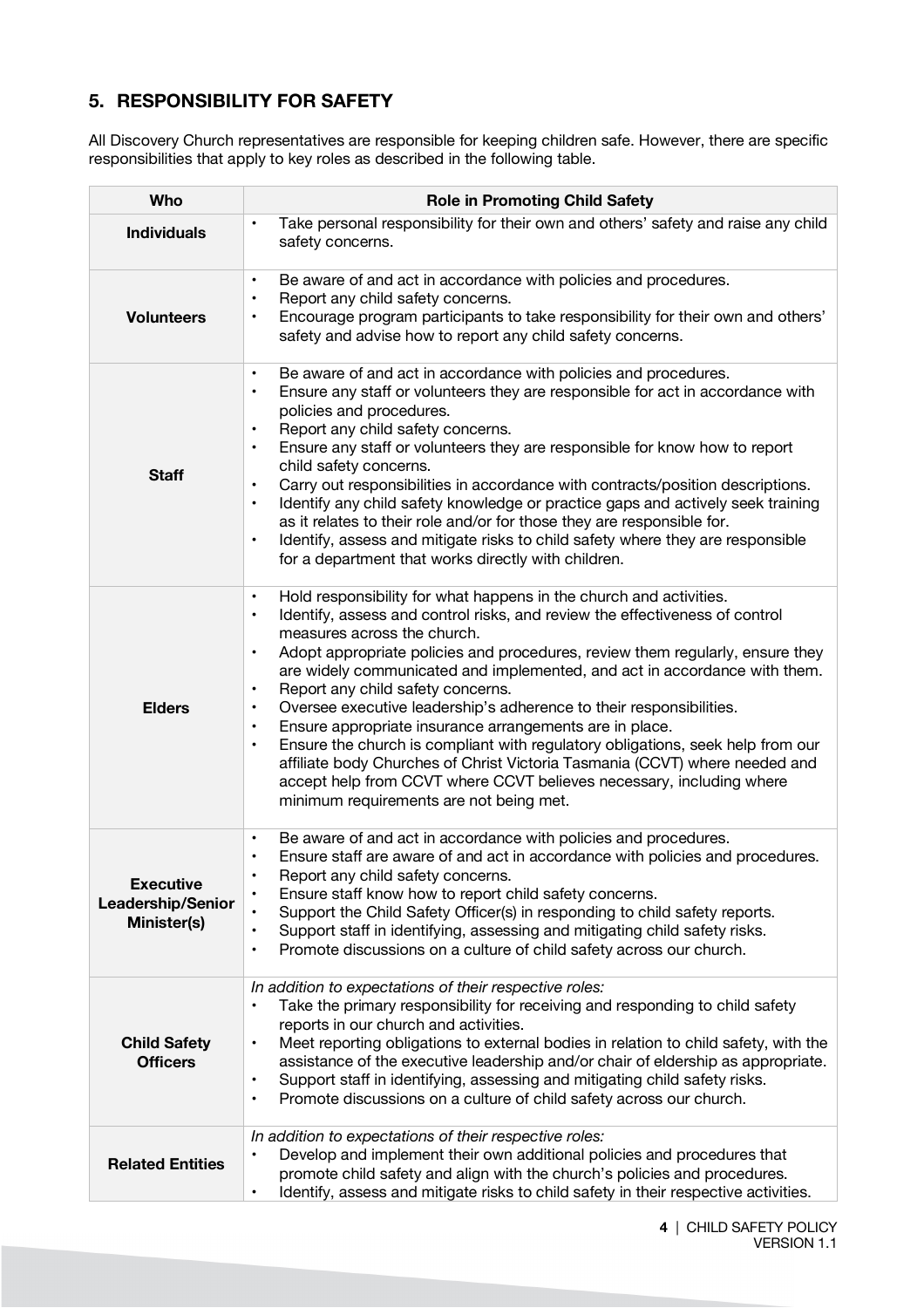# **6. RECRUITMENT & SCREENING**

Discovery Church undertakes comprehensive recruitment and screening processes for all representatives that aim to keep children safe in all our activities, appoint the safest people who share our commitment to child safety, and prevent anyone from working or volunteering in our activities if they pose a risk to children. All Discovery Church representatives are required to undergo the below screening and recruitment steps.

| <b>Applications</b>                           | Staff <sup>1</sup> must formally apply for positions/contracts.<br>$\bullet$<br>Volunteers <sup>2</sup> must complete an application form.<br>$\bullet$<br>Elders are considered for positions by invitation only.<br>$\bullet$                                                                                                                                                                                                                                                                                                                                                                                                                                                                                                                                                                                                                                                                                                                                                                    |
|-----------------------------------------------|----------------------------------------------------------------------------------------------------------------------------------------------------------------------------------------------------------------------------------------------------------------------------------------------------------------------------------------------------------------------------------------------------------------------------------------------------------------------------------------------------------------------------------------------------------------------------------------------------------------------------------------------------------------------------------------------------------------------------------------------------------------------------------------------------------------------------------------------------------------------------------------------------------------------------------------------------------------------------------------------------|
| <b>Reference Checks</b>                       | Staff, volunteers & elders must provide three non-related referees at<br>$\bullet$<br>application.<br>Referees will be asked for feedback about the candidate, which will include<br>$\bullet$<br>questions regarding the applicant's suitably to work with children. Checks will<br>preferably be done verbally and where this is not possible, a formal written<br>record will be obtained.<br>Reference check information will be securely stored on the church database.<br>$\bullet$                                                                                                                                                                                                                                                                                                                                                                                                                                                                                                          |
| <b>Working with</b><br><b>Children Checks</b> | Staff, volunteers <sup>3</sup> & elders must obtain a Working with Children Check<br>$\bullet$<br>(WWCC) before commencing involvement in their role.<br>All staff (excluding consultants and contractors) must hold an employee<br>$\bullet$<br>WWCC.<br>The WWCC holder must record Discovery Church, and/or the applicable<br>$\bullet$<br>related entity (Discovery Community Care or Treasure Corner Op Shop), as a<br>listed organisation.<br>The WWCC holder must renew their WWCC before expiry. Any person with an<br>$\bullet$<br>expired WWCC will be suspended from their role until their check has been<br>renewed and evidence provided to Discovery Church of renewal.<br>Teachers registered with the Victorian Institute of Teaching (VIT) are exempt<br>$\bullet$<br>from obtaining a WWCC but must inform WWCC Victoria of their child-related<br>work at Discovery Church within 21 days of commencement. Discovery<br>Church will then be notified as a listed organisation. |
| <b>Additional Checks</b>                      | Staff must undergo police checks before commencing in their roles.<br>$\bullet$<br>Volunteers in ministries or activities that have a high level of engagement with<br>$\bullet$<br>vulnerable people may also be required to obtain police checks prior to<br>commencing in their roles, including but not limited to COACH Mentoring.                                                                                                                                                                                                                                                                                                                                                                                                                                                                                                                                                                                                                                                            |
| <b>Interviews</b>                             | Staff, volunteers & elders will undergo interviews before appointment to their<br>$\bullet$<br>roles.                                                                                                                                                                                                                                                                                                                                                                                                                                                                                                                                                                                                                                                                                                                                                                                                                                                                                              |

# **7. TRAINING**

Discovery Church is committed to training all our representatives to uphold child safety across all activities of our church. Everyone is responsible for keeping children safe and we therefore expect everyone to undergo training relevant to their role and the level of engagement with children as outlined in the table below.

 $1$  Short-term or project-based consultants and contractors that have no direct engagement with children may be exempt from certain screening stages based on the nature of their roles and at the discretion of the executive leadership. Such workers must be fully

supervised when on church premises at times when children may be on-site.<br><sup>2</sup> Event-based volunteers may be permitted a shorter screening process relevant to the event and at the discretion of the executive leadership, with a WWCC at a minimum.

 $3$  Volunteers under the age of 18, such as apprentice and emerging leaders, will be required to obtain a WWCC upon turning 18.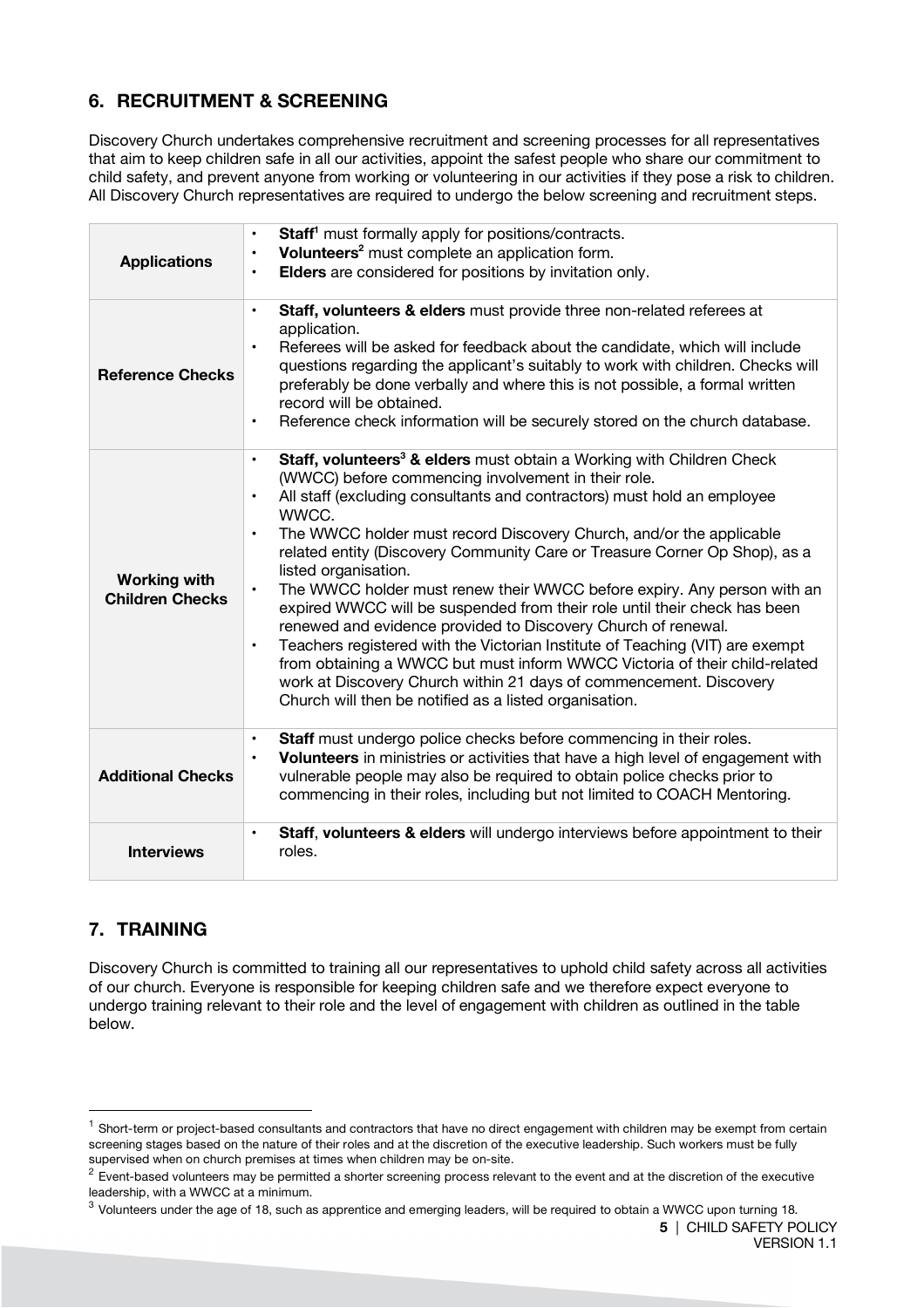| Level   | Who                                                                                                                                                                                                                                                 | <b>Training Requirements</b>                                                                                                                                                                                                                                                                                                         |
|---------|-----------------------------------------------------------------------------------------------------------------------------------------------------------------------------------------------------------------------------------------------------|--------------------------------------------------------------------------------------------------------------------------------------------------------------------------------------------------------------------------------------------------------------------------------------------------------------------------------------|
| Level 1 | Staff <sup>4</sup> , volunteers <sup>5</sup> , related entities<br>$\bullet$<br>and elders.                                                                                                                                                         | <b>Discovery Child Safety Training within</b><br>$\bullet$<br>six months of commencing their role and<br>annual refresher training thereafter.                                                                                                                                                                                       |
| Level 2 | Volunteers <sup>6</sup> that work directly with<br>$\bullet$<br>children/vulnerable people.<br>Including but not limited to Discovery Kids,<br>Playgroups, 0-2 Program, Discovery Youth,<br>Discovery Community Care and Foster<br>Care Initiative. | In addition to level 1 training requirements:<br><b>Child Safe Training (M3 Module)</b><br>completed at commencement of their role<br>and every three years thereafter.<br>Department specific child<br>safety/vulnerable people training within<br>six months of commencing their role and<br>annual refresher training thereafter. |
| Level 3 | Staff and elders.<br>٠                                                                                                                                                                                                                              | In addition to level 1 training requirements:<br><b>NCCA Safe Church Awareness</b><br><b>Workshop (SCAW)</b> at the commencement<br>of their role and a refresher workshop<br>every three years thereafter.                                                                                                                          |

# **8. RISK MANAGEMENT**

Discovery Church is committed to identifying, assessing and mitigating risks to children in all our activities and those of our Related Entities. Discovery Church will conduct the risk assessments related to child safety as outlined in the table below.

| When              | What                                                                                                                                                                                                                                                                                                                                                      | Who                                                                             |
|-------------------|-----------------------------------------------------------------------------------------------------------------------------------------------------------------------------------------------------------------------------------------------------------------------------------------------------------------------------------------------------------|---------------------------------------------------------------------------------|
| <b>Annually</b>   | Church-wide child safety self-assessment submitted<br>$\bullet$<br>to CCVT as part of the annual census.<br>Departmental child safety risk assessments for<br>$\bullet$<br>departments with high engagement with children.                                                                                                                                | Operations Manager &<br>٠<br>Child Safety Officers.<br>Department Pastors.<br>٠ |
| <b>Biennially</b> | Church-wide child safety risk assessment coinciding<br>$\bullet$<br>with the review of child safety policies and manuals.                                                                                                                                                                                                                                 | Operations Manager &<br>٠<br>Child Safety Officers.                             |
| As Needed         | Activity-specific risk assessments for activities<br>$\bullet$<br>outside the scope of normal operations that involve<br>children, such as large events, overnight activities<br>including camps and any new activities or ministries.<br>Risk assessments following any significant child<br>$\bullet$<br>safety incidents or near misses as they occur. | Department Pastors.<br>٠<br>Child Safety Officers.                              |

All risk assessments will be securely and appropriately filed by the Operations Manager and recorded in Discovery Church's risk register, which is overseen by the elders. Refer to the *Risk Assessment Template.*

 $5$  Lifegroup hosts of youth lifegroups are exempt from training as the lifegroup leaders are considered the primary leaders in such situations. Hosts will be briefed on the Child Safety Policy and must sign the Lifegroup Host Agreement and Code of Conduct.

<sup>&</sup>lt;sup>4</sup> Short-term or project-based consultants and contractors that have no direct engagement with children may be exempt from training based on the nature of their roles and at the discretion of the executive leadership. At a minimum, they will be briefed on the Child<br>Safety Policy and must sign a Code of Conduct.

 $6$  Volunteers under the age of 18 that work directly with children, such as apprentice and emerging leaders, will undergo training at age appropriate times and training will be contextualised where necessary to their age and volunteer responsibilities.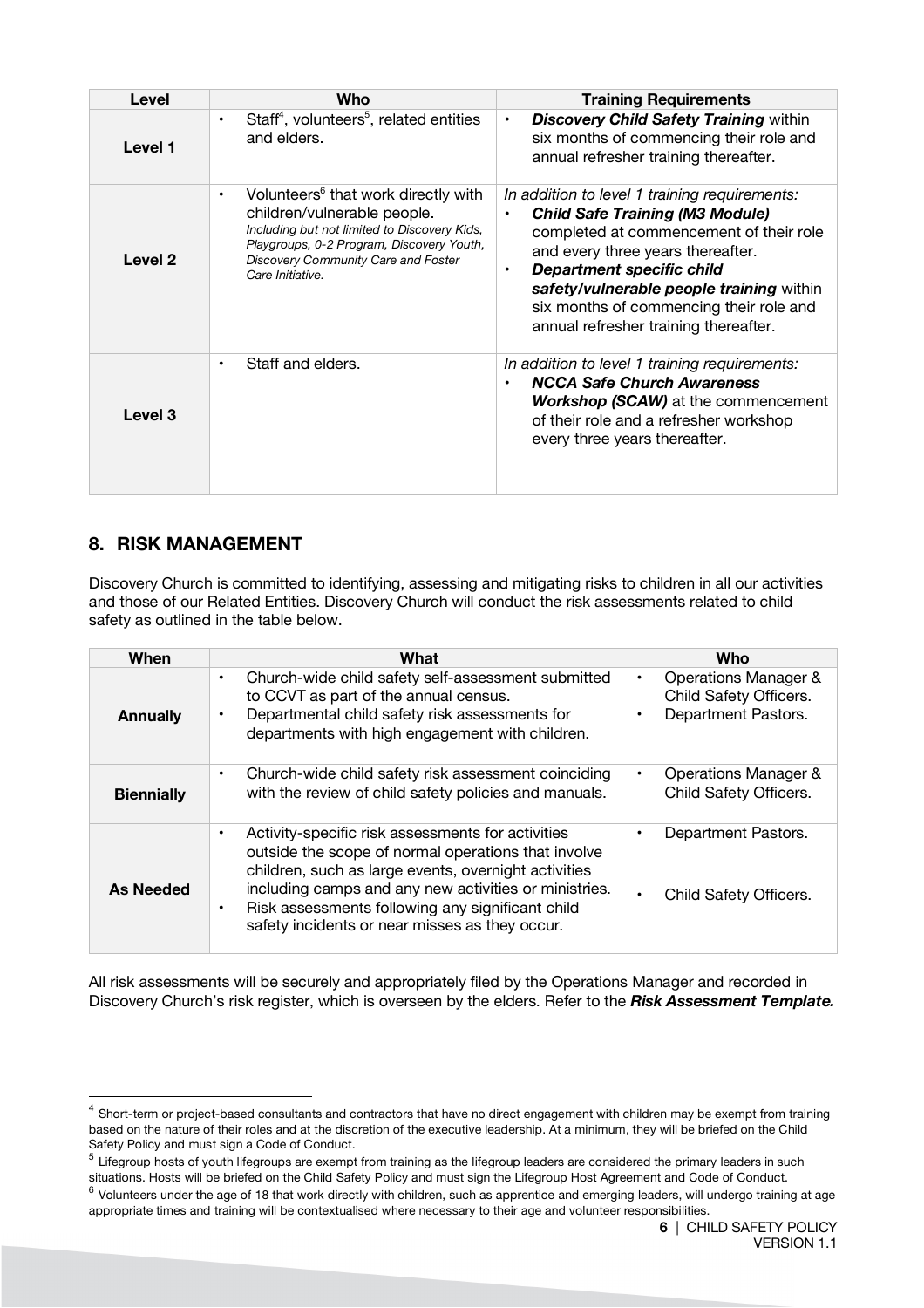For risk management strategies within children's and youth ministries, refer to the *Discovery Kids Team Manual* and the *Discovery Youth Team Manual*. For risk management strategies related to contact with children outside ministry events, refer to the *External Contact with Children Policy.* 

# **9. MEDIA & COMMUNICATIONS**

Discovery Church is committed to ensuring media and communications involve children in safe and ethical ways. Written consent must be provided by parents/guardians before capturing and/or publishing photographs, video recordings or written information involving children using a Media Consent Form.

Only representatives designated by the relevant department pastor are permitted to photograph or record children during Discovery Church activities. Photos and recordings must capture children in a positive and dignified manner and ensure they are fully clothed. Photos and recordings must be securely stored on the church database and not kept on personal devices.

All media content must be approved by the relevant department pastor and only posted by the designated social media representatives. Content must only include general information of children and must not include identifying information, such as full names, contact details or social media account tags.

Refer to the *Media & Communications Policy* for further information.

# **10.EXTERNAL PARTNERSHIPS**

Discovery Church is committed to ensuring that any local or global partner organisations share our commitment to child safety. All partners that receive funding from Discovery Church are required to demonstrate this commitment through a partner appraisal process, which includes at a minimum providing a copy of their own child safety policy or statement of commitment.

Discovery Church affirms children's right to be raised in families and will only partner with organisations overseas that support children to be cared for within families, not residential care programs. Discovery Church will not participate in, organise nor promote visits or volunteering in residential care programs.

Any Discovery Church representatives visiting our partners locally or internationally are required to uphold the commitments of this Child Safety Policy and the Code of Conduct at all times.

Refer to Discovery Church's *External Partnership Policy* and *Position Piece Regarding Orphanages and Residential Care* for further information.

# **11.RECORD KEEPING & PRIVACY**

Discovery Church ensures that the information we keep regarding children, the representatives that engage with children and any concerns or incidents regarding child safety are securely stored. Any personal information is protected in accordance with our Privacy Policy. Any representative with access to personal information on Discovery Church's database is required to sign and abide by a Confidentially Agreement.

Refer to the *Privacy Policy* for further information.

# **12.POLICY REVIEW**

Discovery Church's Child Safety Policy and associated Code of Conduct will be reviewed and updated as necessary every two years, or following significant child safety incidents. The Operations Manager and Child Safety Officers are responsible for leading the review process. The process should include opportunities for feedback from children, parents/guardians and volunteers where possible.